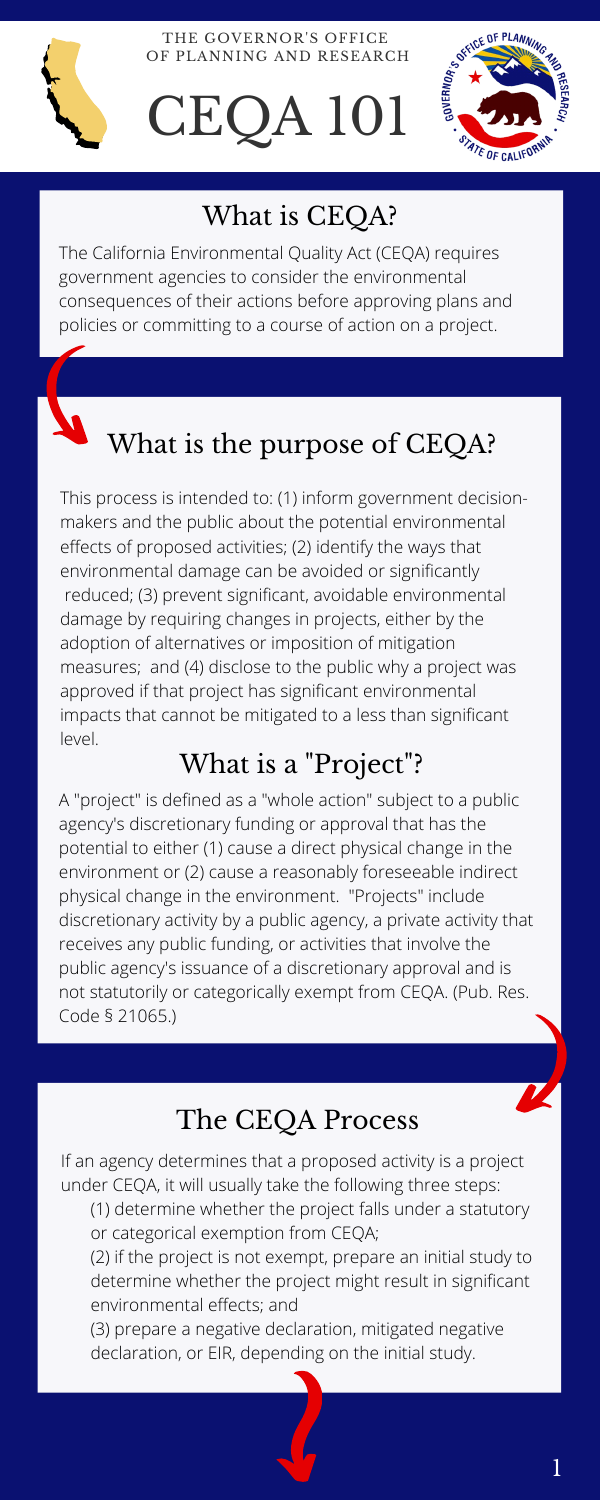# Step 1: Do Any Exemptions Apply?

There are two types of CEQA exemptions: (1) statutory exemptions and (2) categorical exemptions.

#### **Statutory Exemptions**

Statutory exemptions are created by the Legislature. A project that falls within a statutory exemption generally is not subject to CEQA even if it has the potential to significantly affect the environment.

#### **Categorical Exemptions**

The categorical exemptions are created through the regulatory process and are found in CEQA Guidelines §§ 15300-15333. A categorical exemption generally will not apply if (1) there is a reasonable possibility of a significant effect on the environment due to unusual circumstances; (2) significant cumulative impacts from projects of the same type will result; or (3) the project will have impacts on a uniquely sensitive environment. (Guidelines § 15300.2.) For other exceptions, see Guidelines § 15300.2.

#### **Notice of Exemption (NOE)**

A NOE contains several elements: a brief project description; the location of a project; a finding that the project is exempt from CEQA, including a citation to the appropriate exemption; and a brief statement of the reasons to support the finding that the project is exempt. (Guidelines § 15062(a).)

If a NOE is filed after project approval, it will trigger a 35-day statute of limitations for challenging the agency's decision that the project is exempt from CEQA. (Pub. Res. Code § 21167(d); Guidelines § 15062(d).) If the NOE is not filed, the time period for challenging the action under CEQA is normally 180 days following the agency's approval. (Pub. Res. Code § 21167(d); Guidelines § 15062(d).)



## Step 2: Initial Study

If the project does not fall under an exemption, the public agency usually undertakes an "initial study." An initial study is a preliminary analysis prepared by the lead agency (usually the city or the county having primary jurisdiction over the project, but may also be state agencies) to determine whether an environmental impact report (EIR) or negative declaration (ND) must be prepared. (Guidelines §§ 15063, 15365; Pub. Res. Code §§ 21080.1, 21080.3.)

The purpose of the initial study is to determine whether there may be a significant environmental impact. (Pub. Res. Code § 21080(c); Guidelines §§ 15063–15065.)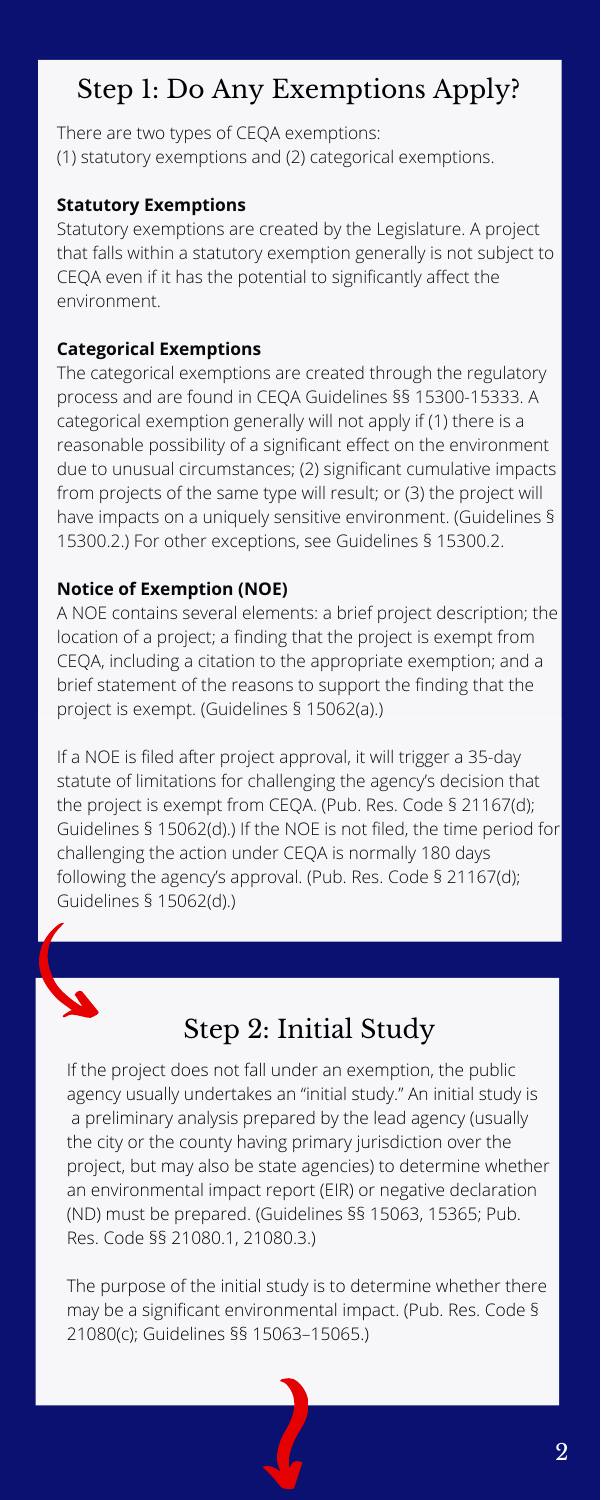Depending on the Initial Study, a Negative Declaration, Mitigated Negative Declaration, or Environmental Impact Report may be required.

#### **Negative Declaration**

If the initial study concludes that the project will not cause a significant effect on the environment, the agency can prepare a negative declaration. (Pub. Res. Code § 21080(c); Guidelines § 15070 et seq. (negative declaration process).) A negative declaration is a written statement that an EIR is not required because a project will not have a significant adverse impact on the environment. (Pub. Res. Code §§ 21064, 21080(c).)

#### **Mitigated Negative Declaration**

An agency may attach conditions to a negative declaration for the purpose of mitigating potential environmental effects. This is referred to as a "mitigated negative declaration." (Guidelines § 15070(b); Pub. Res. Code § 21064.5.) A mitigated negative declaration states that revisions in the project made or agreed to by the applicant would avoid the potentially significant adverse impacts, and that there is no substantial evidence that the revised project will have a significant effect on the environment. (Pub. Res. Code § 21064.5; Guidelines § 15070(b) (2).)

### Step 3: Appropriate Level of Review

# Environmental Impact Report (EIR)

If the agency determines that the project may have a significant effect on the environment, an EIR must be prepared. (Pub. Res. Code §§ 21002.1, 21061, 21080, 21080.1 *et seq.*; Guidelines §§ 15080–15081.5.)

#### **Scoping**

The first step in preparing an EIR is to determine the scope of the EIR in consultation with agencies, the public, and the applicant. (Guidelines §§ 15082, 15083.)

#### **Draft EIR**

Following the scoping process, either the agency must prepare a draft EIR or the applicant's consultant can prepare the CEQA documents, as long as the agency independently reviews, evaluates, and exercises judgment over the document and the issues it raises and addresses. The draft EIR must be released for public comment for at least 30 days but no more than 60 days, unless there are unusual circumstances. (Guidelines § 15105.)

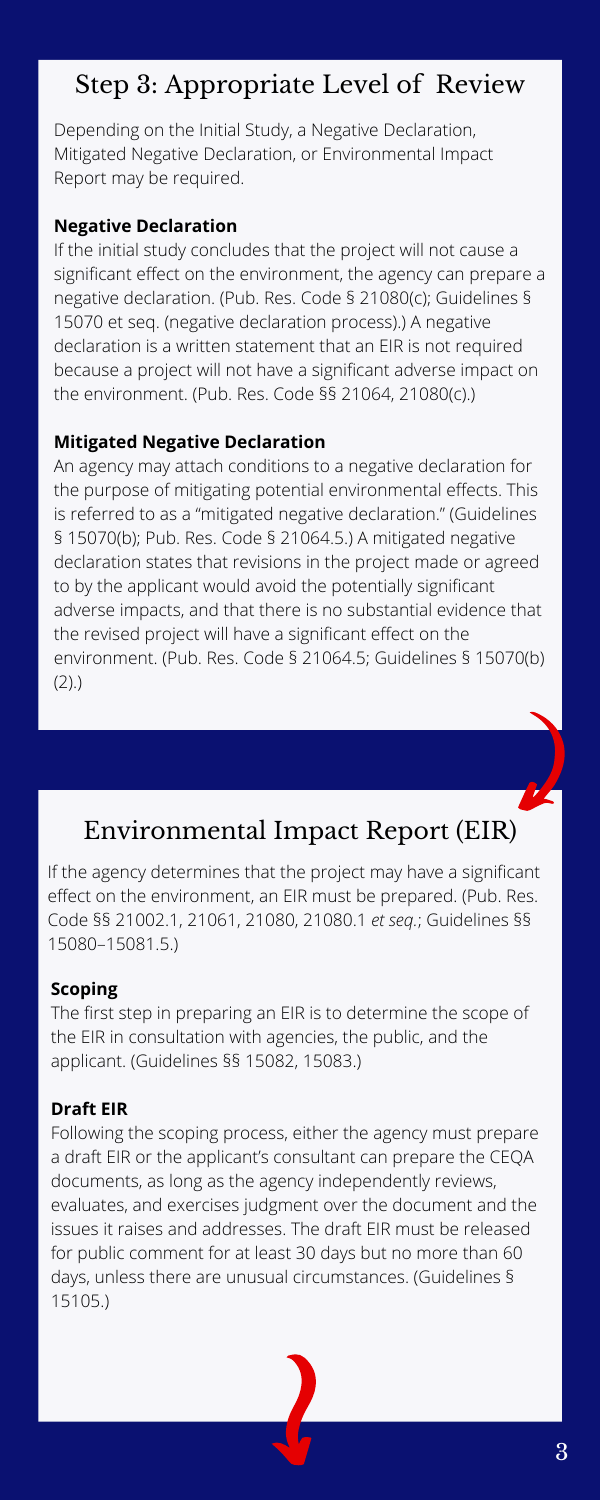- A project description;
- An environmental baseline;
- Evaluation of environmental impacts;
- Thresholds of significance, which can sometimes be measured in terms of historic and cultural significance;
- Evaluation of short-term and long-term water supply needs;
	- Climate change;
	- Energy;
	- Cumulative impacts;
	- Mitigation measures; and
- Project alternatives, which are a meaningful discussion of project alternatives that would reduce adverse environmental impacts.

#### **Contents**

An EIR must contain:

#### **Final EIR**

The final EIR consist of: (1) the draft EIR; (2) comments and recommendations received on the draft EIR; (3) the responses of the lead agency to the significant environmental points raised in the review and consultation process; (4) a list of persons and agencies commenting on the draft EIR; and (5) any other information added by the lead agency. (Guidelines § 15132.)

#### **Approval**

After the final EIR is complete, the agency determines whether to approve the project or an alternative to the project.

CEQA provides several optional tools for streamlining environmental review when there is a series of projects or activities the agency is considering. Master EIRs are designed to provide for analysis of broad policy issues, such as cumulative and growth-inducing impacts, to limit the environmental review of subsequent projects. (Pub. Res. Code § 21156.)

Program EIRs generally can be used for the same types of actions as master EIRs, though this streamlining device is reserved for related actions that can be characterized as one large project. (Guidelines § 15168.)



## Program and Master EIRs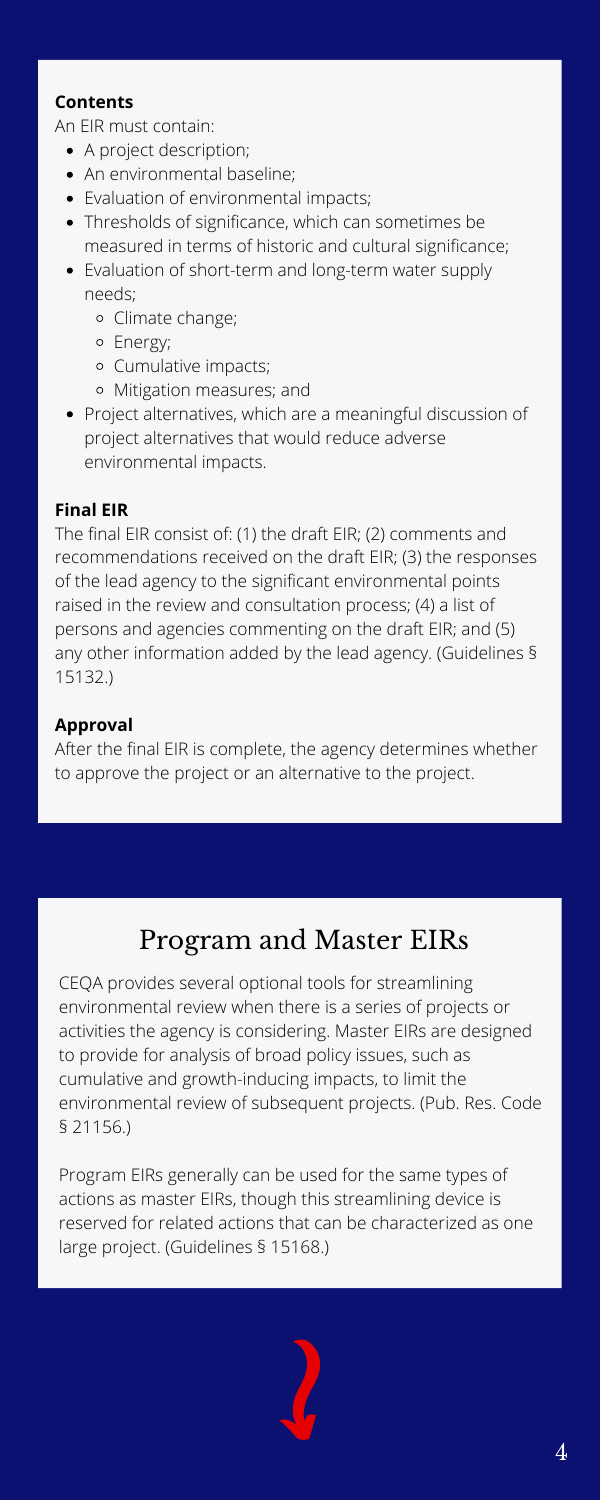#### **EIR Notices**

A minimum of three notices must be prepared and properly filed in connection with the EIR.

(1) Notice of preparation of EIR. (Pub. Res. Code §

21080.4; Guidelines § 15082.)

(2) Notice of completion of EIR. (Pub. Res. Code § 21161; Guidelines § 15085.)

(3) Notice of approval or determination, which is filed and posted after the project is approved. (Pub. Res. Code § 21152; Guidelines § 15094.)

## Subsequent Review

Ordinarily, only one EIR or negative declaration is prepared for a project. A supplemental or subsequent EIR (SEIR) may be required if another discretionary approval is being considered and:

(a) there are substantial changes to the project; (b) there are substantial changes in the project's circumstances; or

(c) new information that could not have been known at the time the EIR was certified becomes available and such changes or new information require major revisions to the previous EIR due to new significant environmental effects or a substantial increase in the severity of previously identified significant effects. (Pub. Res. Code § 21166; Guidelines § 15162(a).)

#### **Project changes**

Project changes standing alone normally will not trigger requirements for further CEQA review. However, the lead agency must provide a reasoned basis supporting its conclusion that project changes would not result in new or substantially more severe significant impacts. (*American Canyon Cmty United for Responsible Growth v. City of American Canyon* (2006) 154 Cal.App.4th 1062.)

When an agency makes CEQA findings for any project that is approved subject to mitigation measures in an EIR, or when an agency adopts a mitigated negative declaration, the agency must impose a mitigation monitoring or reporting program to ensure implementation of the mitigation measures and project revisions that are required by the agency. (Pub. Res. Code § 21081.6.)

# Mitigation Monitoring